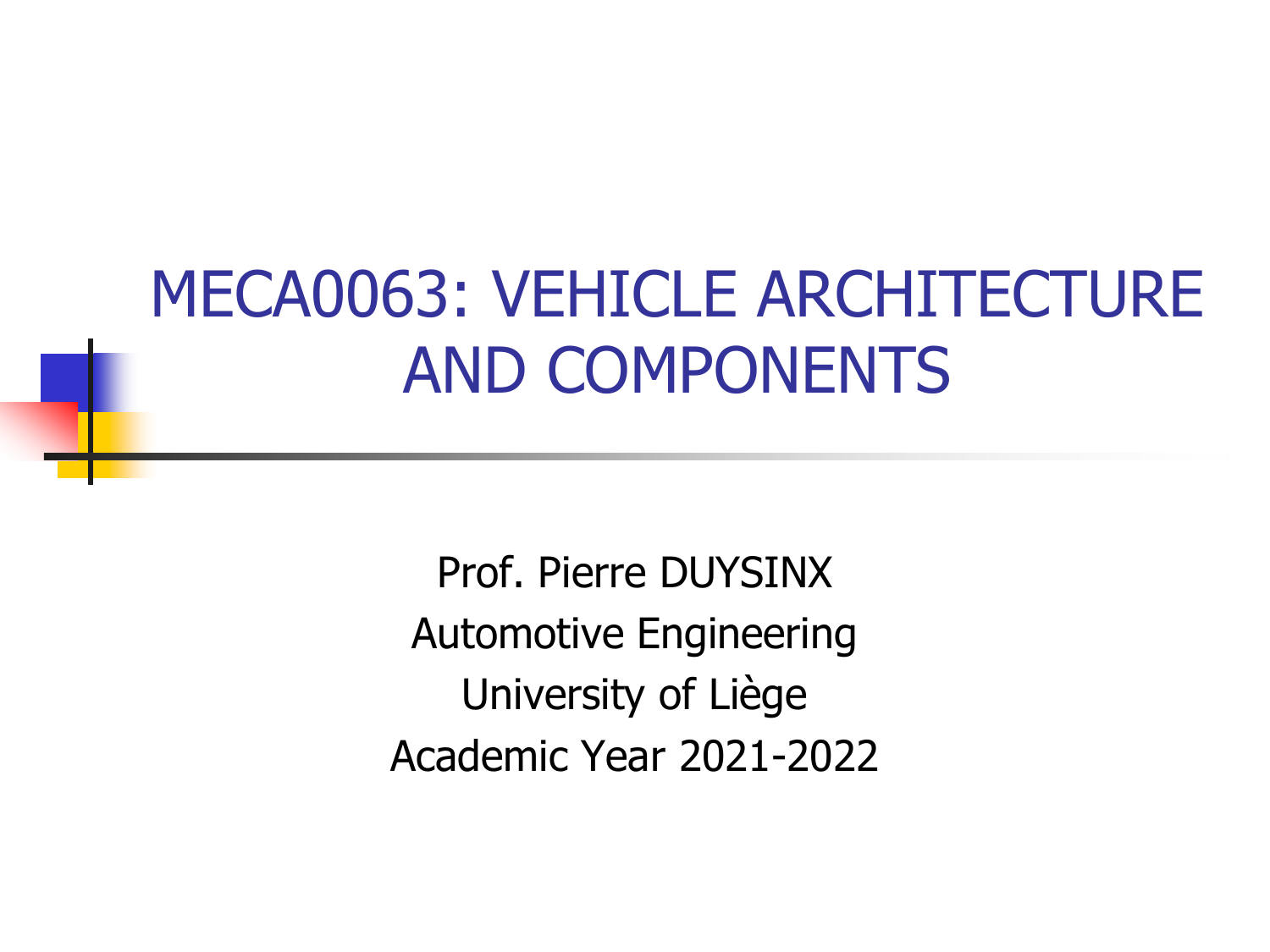#### Course targetsL,

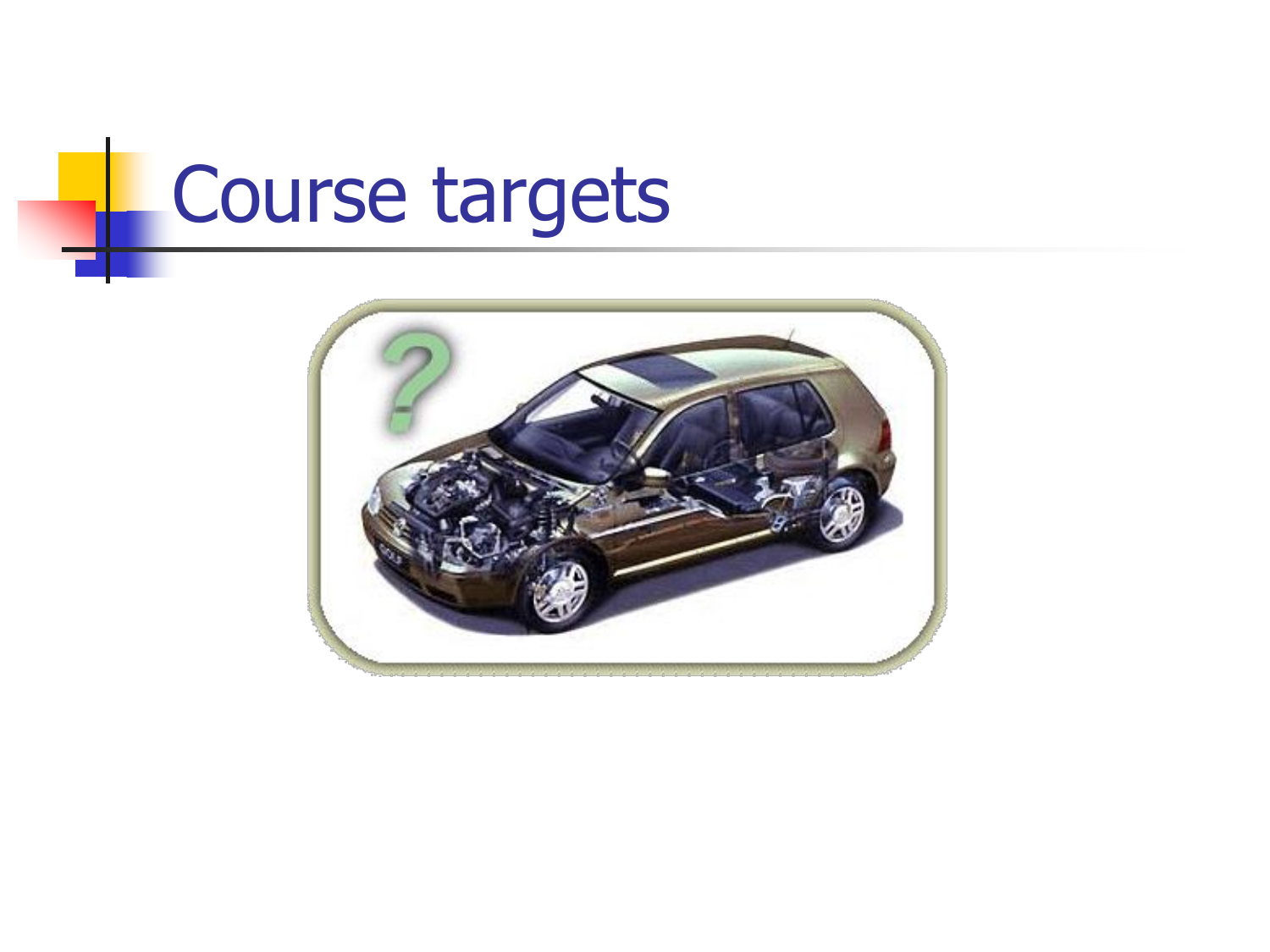# Course Target

- Overall layout of the vehicle and its major components and sub-systems in a system approach
- Direct connection between performance criteria / dynamics behavior and the choice of components and sub systems
- Presentation and discussion of the most usual technological solutions available in present and past vehicles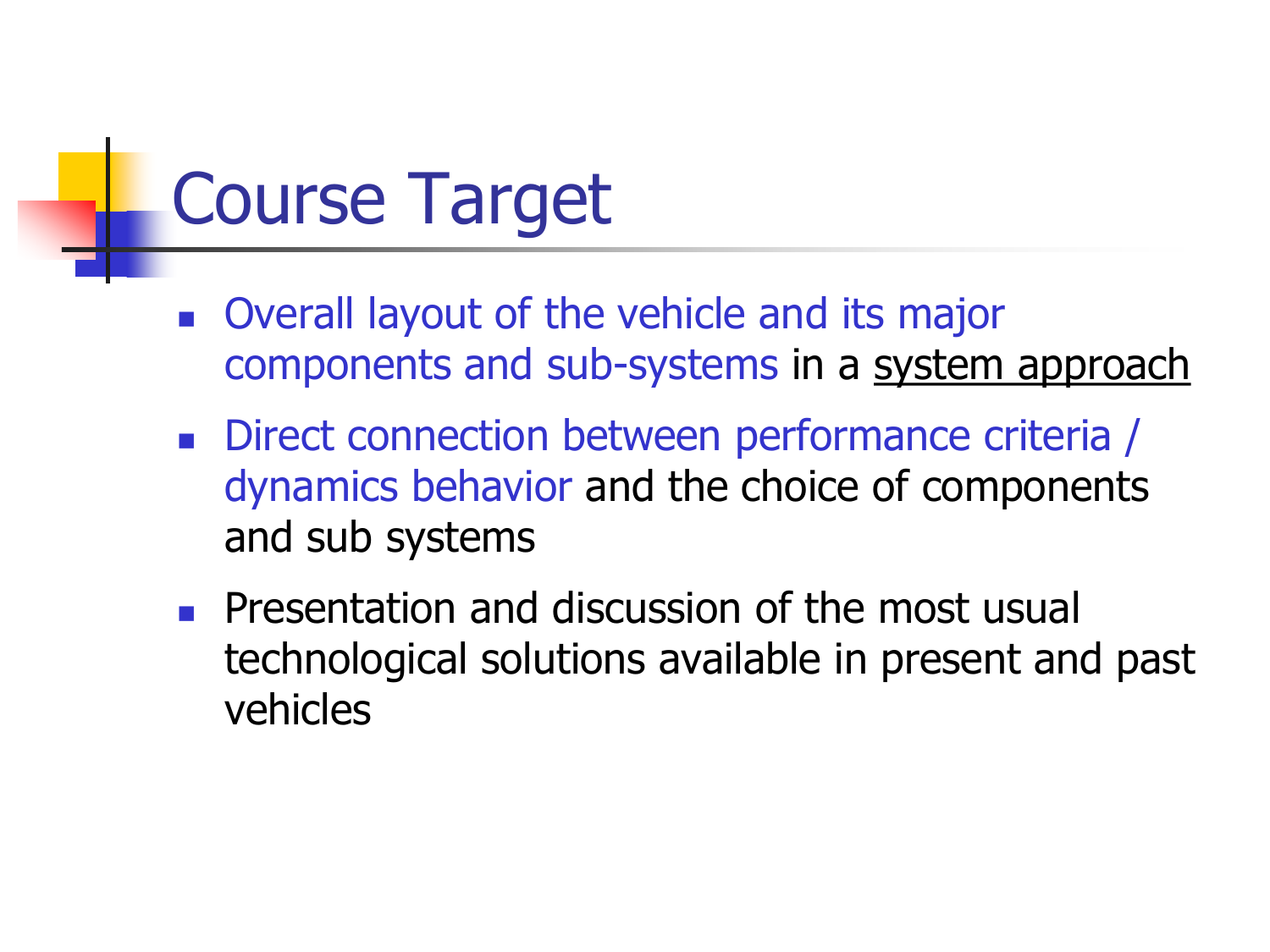# Course target

- <sup>◼</sup> Fundamentals: reinforcement of
	- Machine design and construction, Technology, Dynamics of Mechanical Systems, Kinematics and Dynamics of Mechanisms
	- Numerical methods: Finite Element Method, Multi Body System Dynamics, Structural optimization
- Introduction to engineering Design:
	- Computer Aided Engineering (CAE)
	- Design using Simulation and Optimization
	- Simultaneous engineering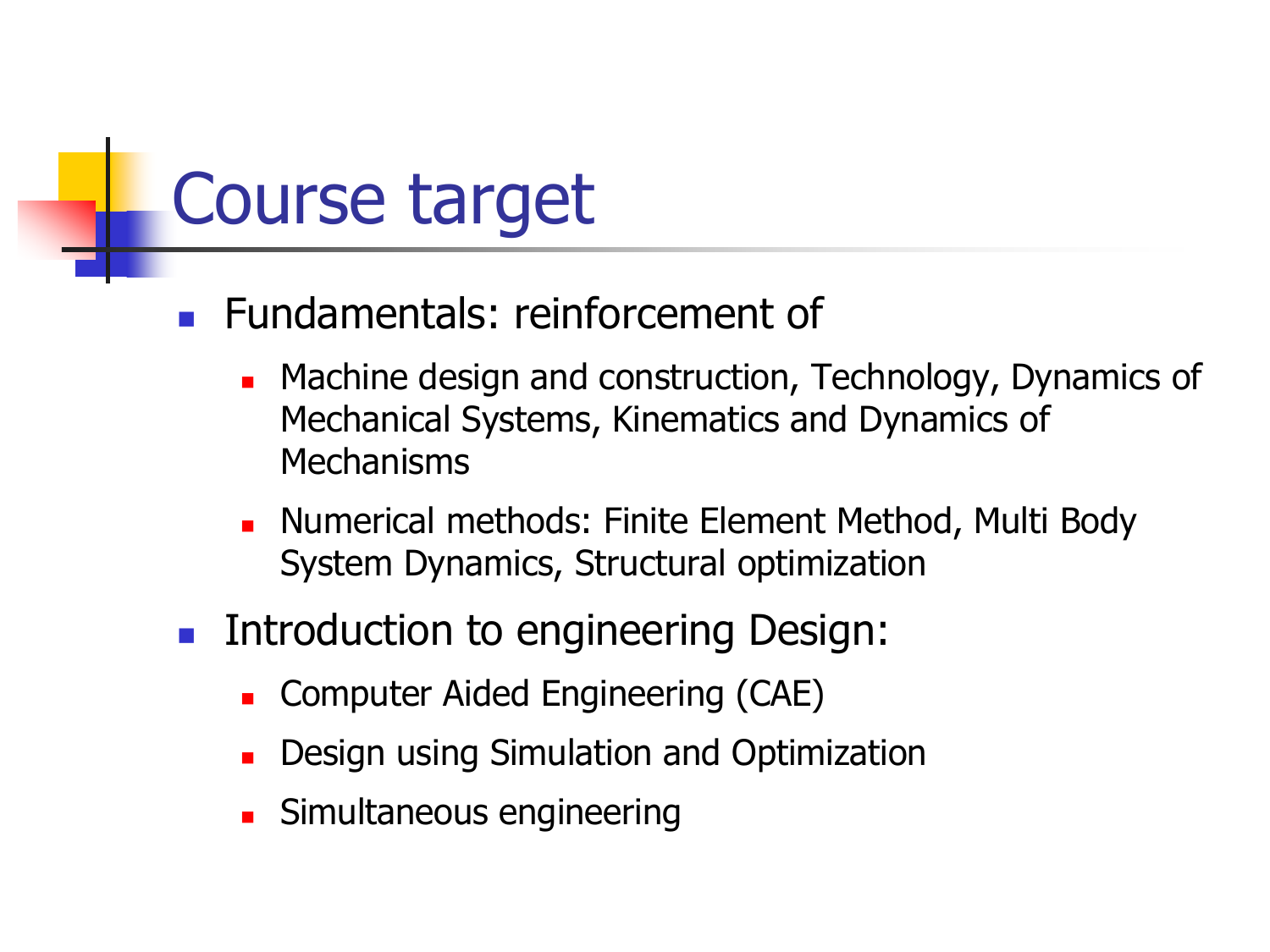

Powertrain and Transmission systems Body and structures





Active and Passive Safety tools

Design methodology and numerical design

Rolling gear and suspension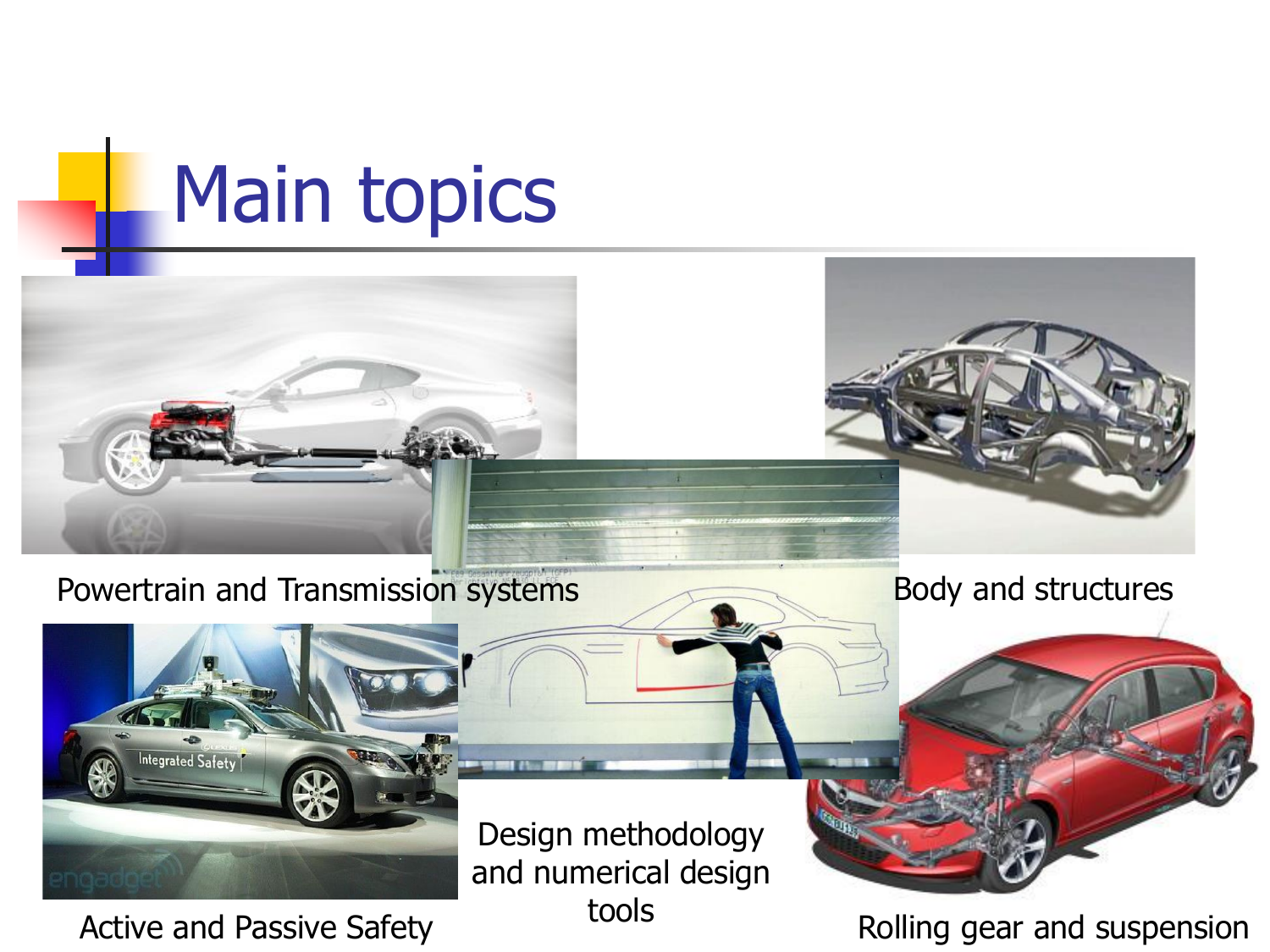

VEHICLE ARCHITECTURE (10/02)

BODY AND FRAME DESIGN (17/02)

- Load cases and design scenarios
- Construction technologies of body
- Body preliminary design methodology using SSS approach
- Simulation using FEM and structural optimization

LIGHTWEIGHT DESIGN (seminar by M. Belhabib, 10/03)

INTRODUCTION TO TOPOLOGY OPTIMIZATION (17/02)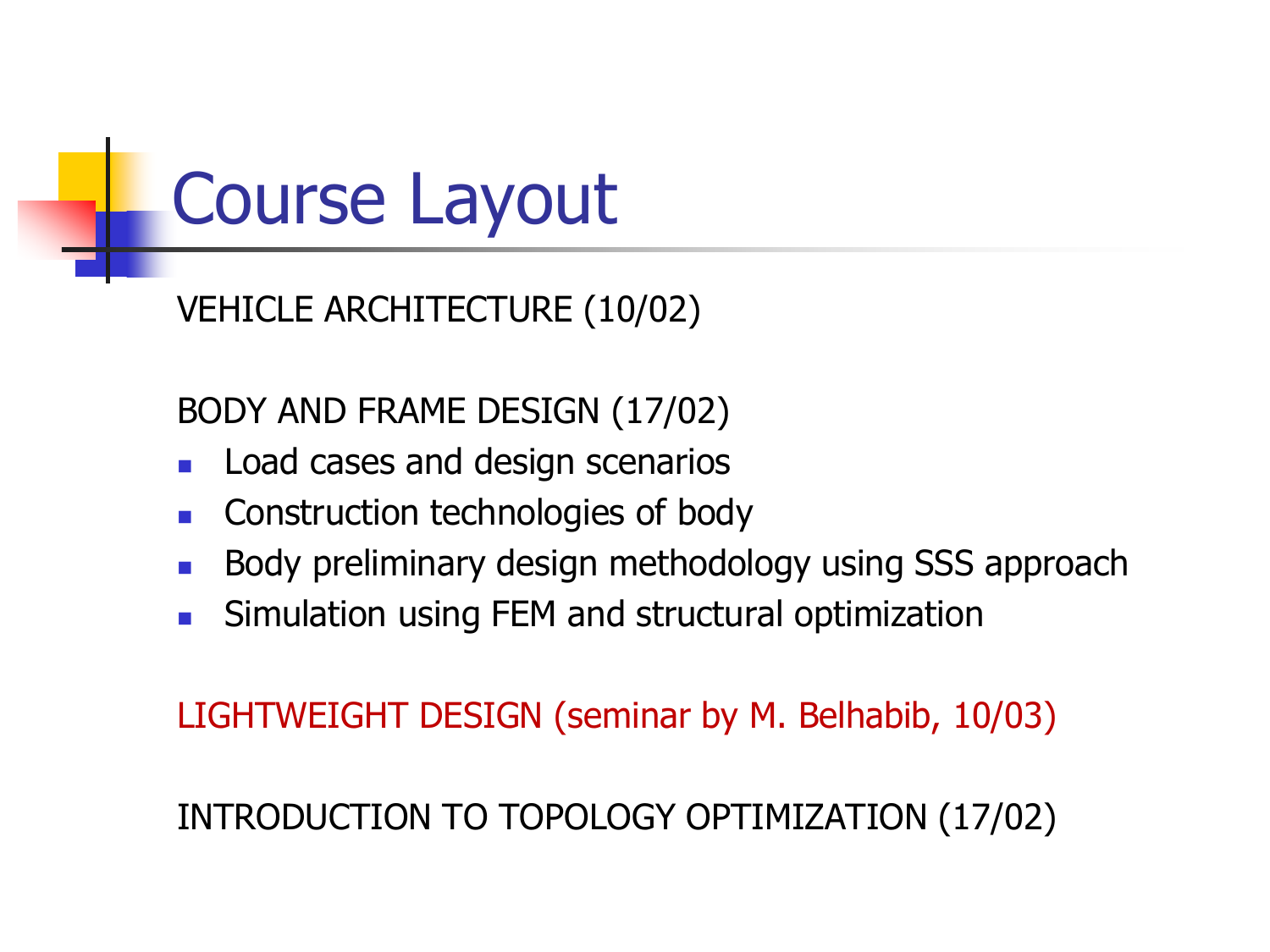POWERTRAIN

- Transmission I (24/02)
	- Clutches
	- MT gearboxes
- Transmission II (03/03)
	- AT gearboxes (AT, CVT)
	- Differentials
	- Axles
- Visit of JTEKT Torsen-Europe@ Streppy Braquegnies, N. Poulet (08/04)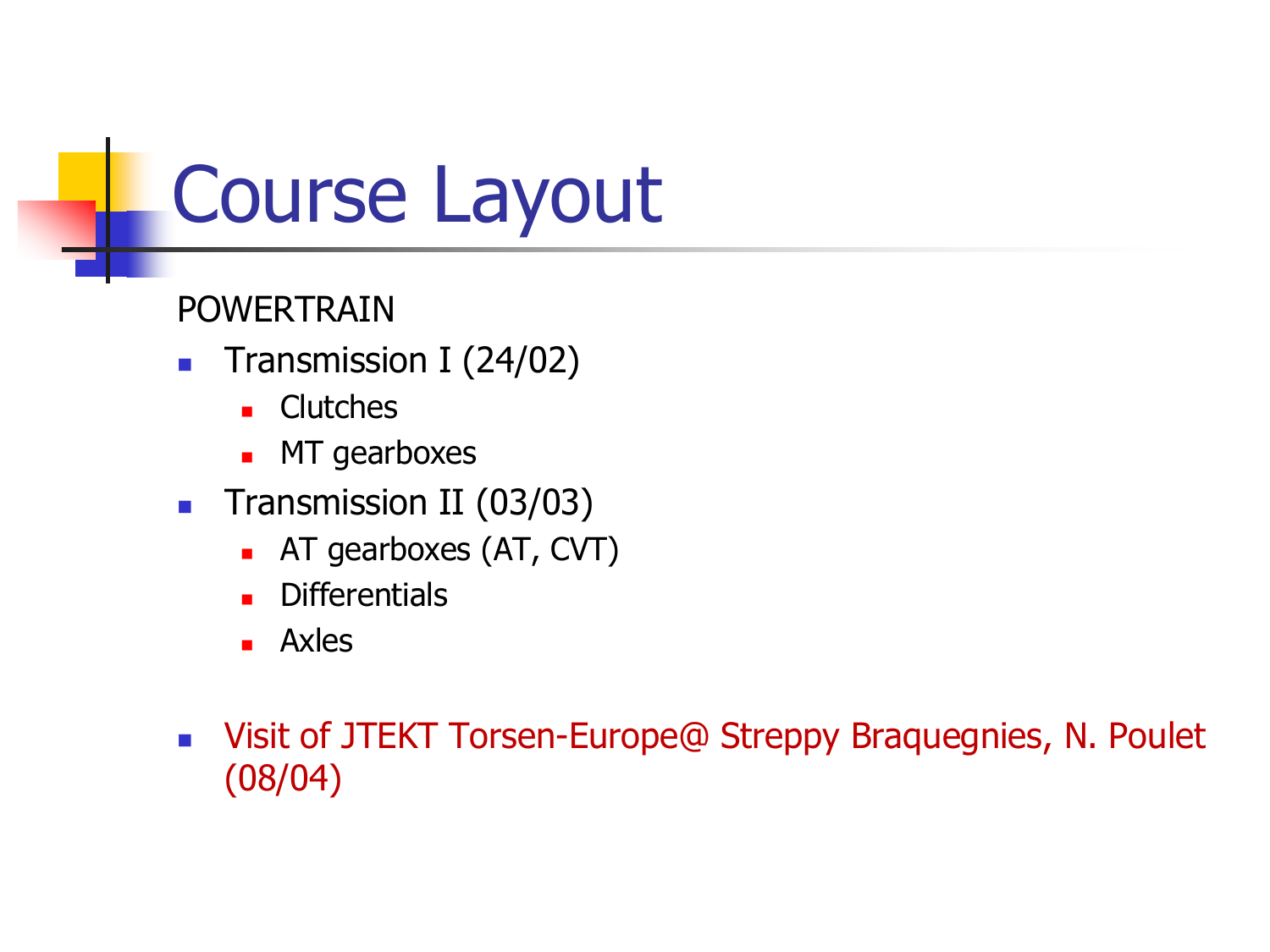CHASSIS, SUSPENSION AND ROLLING GEAR

- Design of suspension Mechanisms (17/03)
	- Geometry of wheels
	- Design of suspension mechanisms: characteristics
- Axle technologies (24/03)
- Anti dive  $\&$  anti squat systems  $(31/03)$
- Suspension elements (springs, shock absorbers, etc.) (21/04)

#### STEERING MECHANISMS (28/04)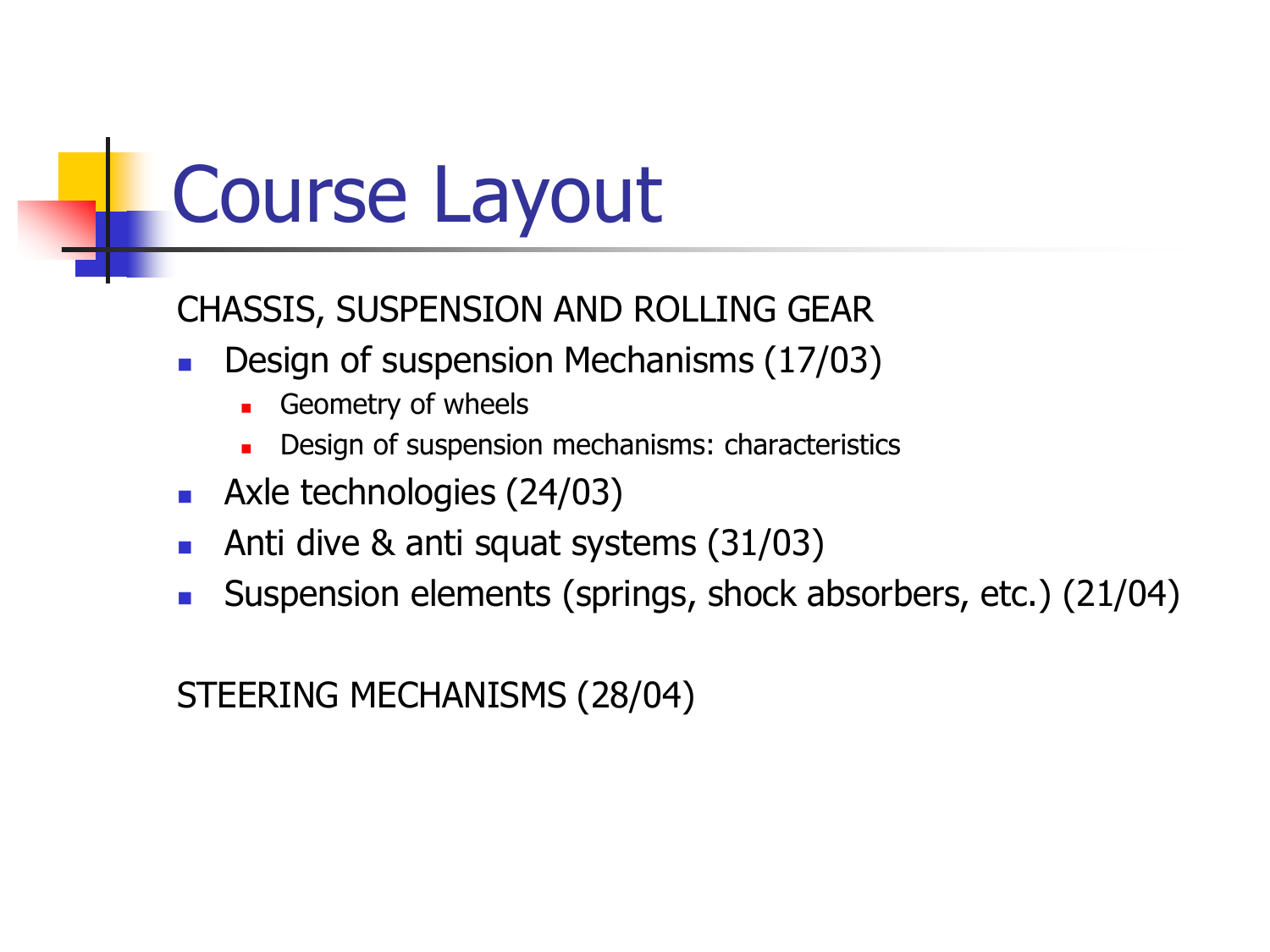BRAKING SYSTEM (05/05)

- Reminder: Braking Performance
	- Ideal braking distribution
	- Braking in non ideal conditions
- Braking system
	- Brake technology (drum, disks)
	- Braking system
- Anti Lock Braking systems (ABS) (12/05)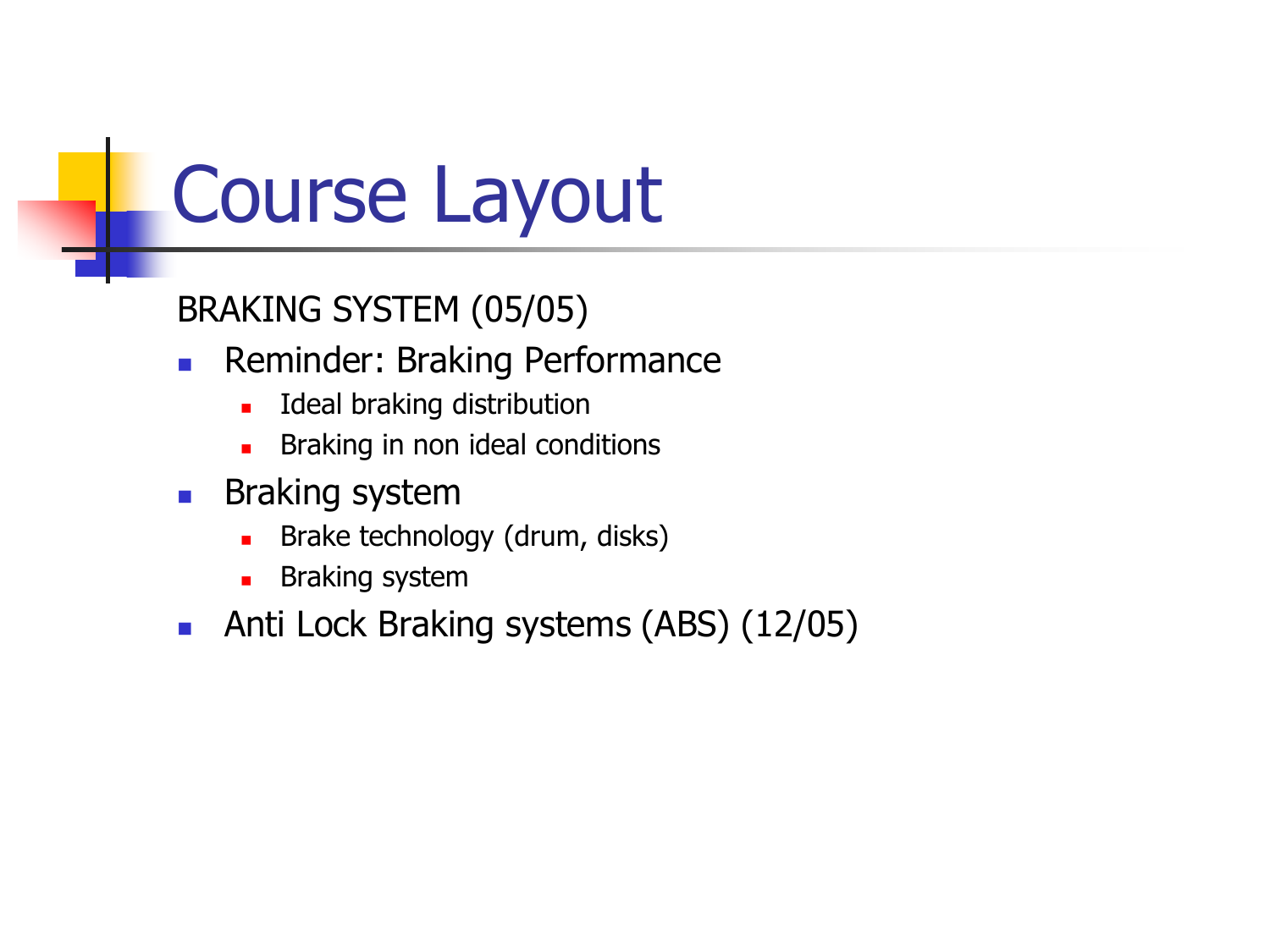- ACTIVE AND PASSIVE SAFETY
	- Introduction to active and passive safety (07/12)
	- $\blacksquare$  ABS
	- ESP
	- ADAS (seminar by F. Christen, 19/05)
	- Autonomous Driving (seminar by S. Christiaens 19/05)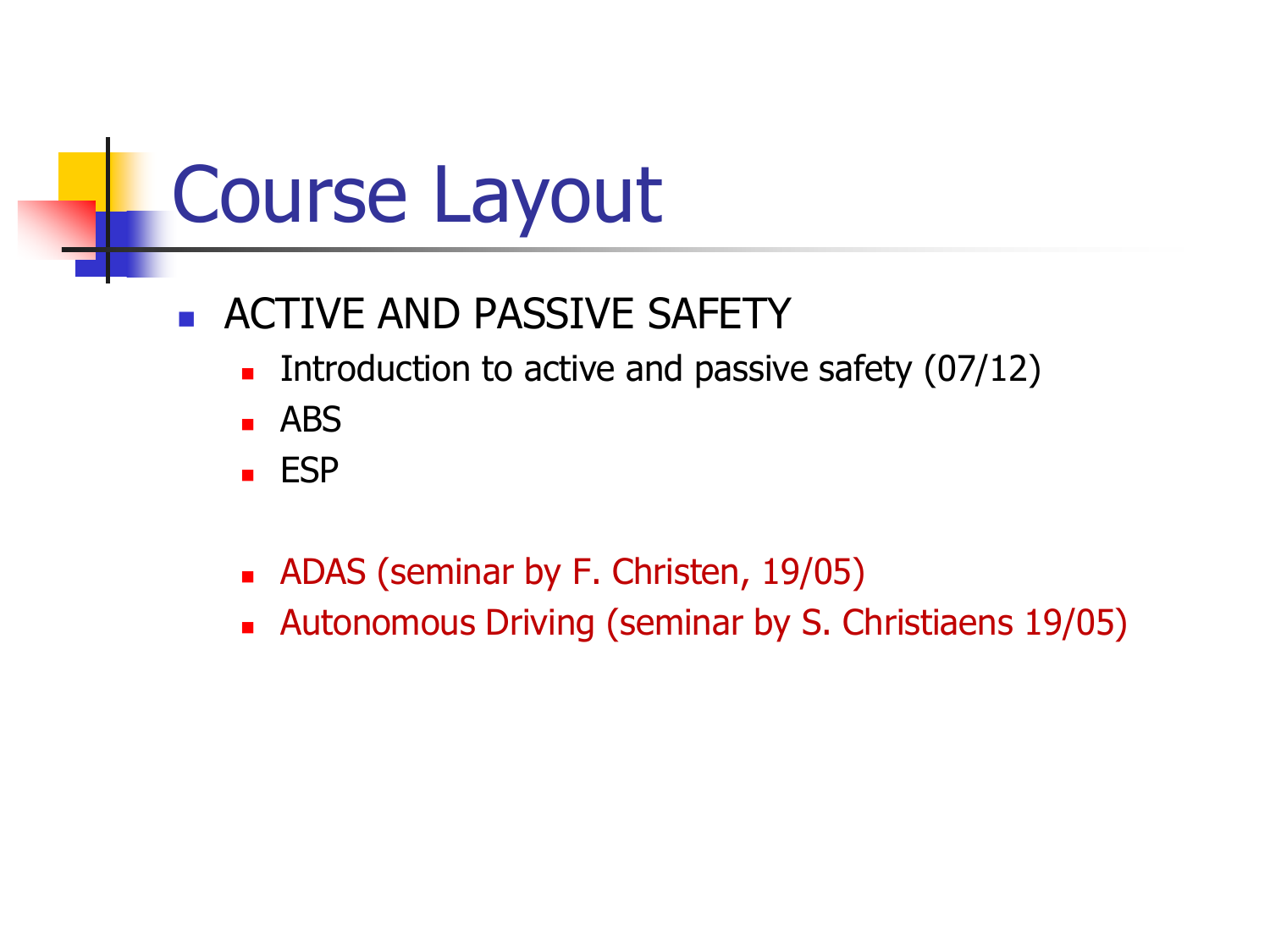Design project : Lightweight design of a gear box rear cover for electric vehicles

- Revisit the design of gear box casing for EVs
- Generation of new concepts using topology optimization and multi material designs



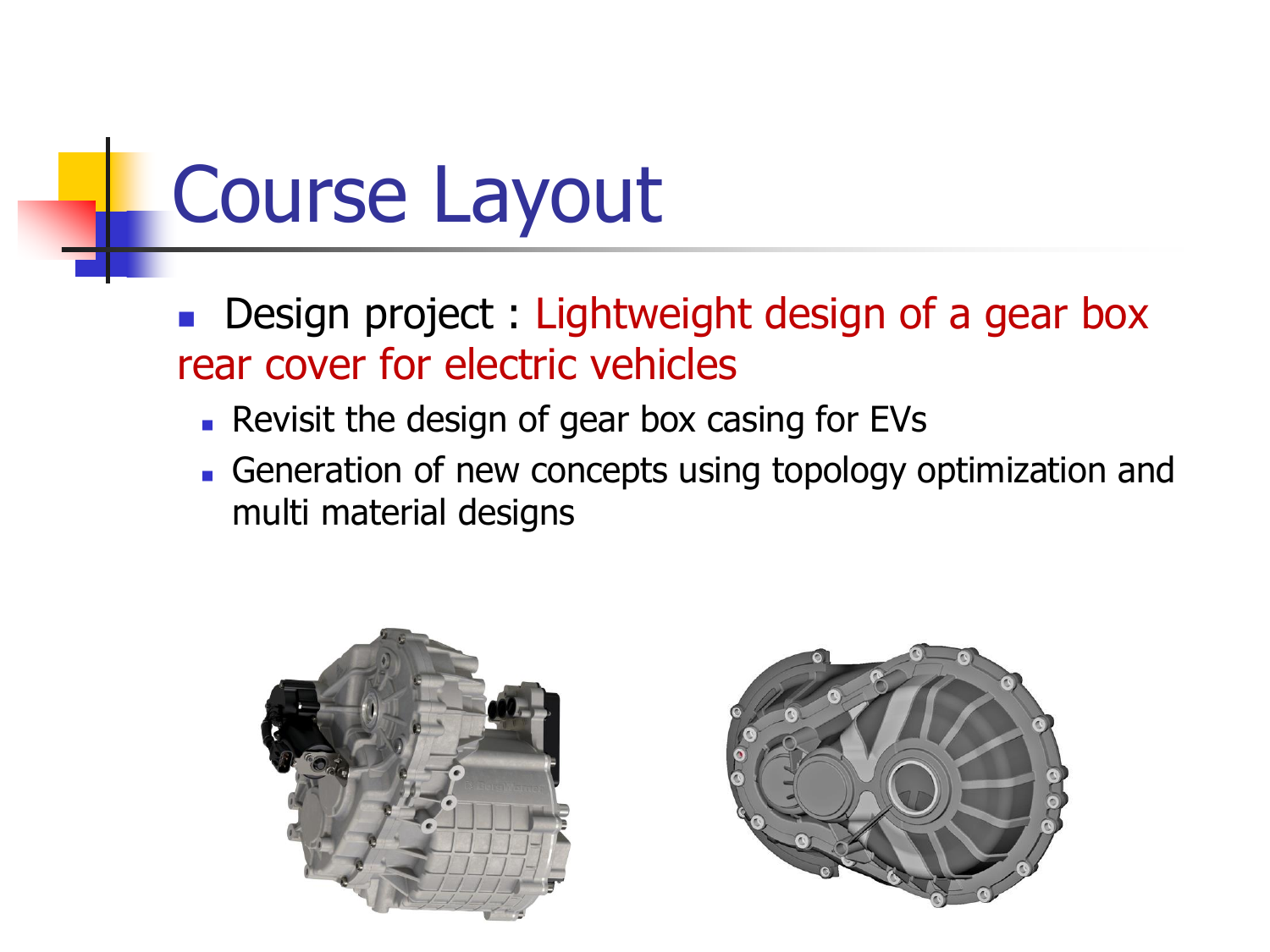



### Design project

- Lightweight design
	- $\blacksquare$  -25% mass / -25% CO<sub>2</sub>
- Revisit the concept
	- New concepts using topology optimization
	- Multi material design
	- CAD design
	- New fabrication process
	- Verification of performance using FE simulation: static loading (displacements, stresses) and natural vibrations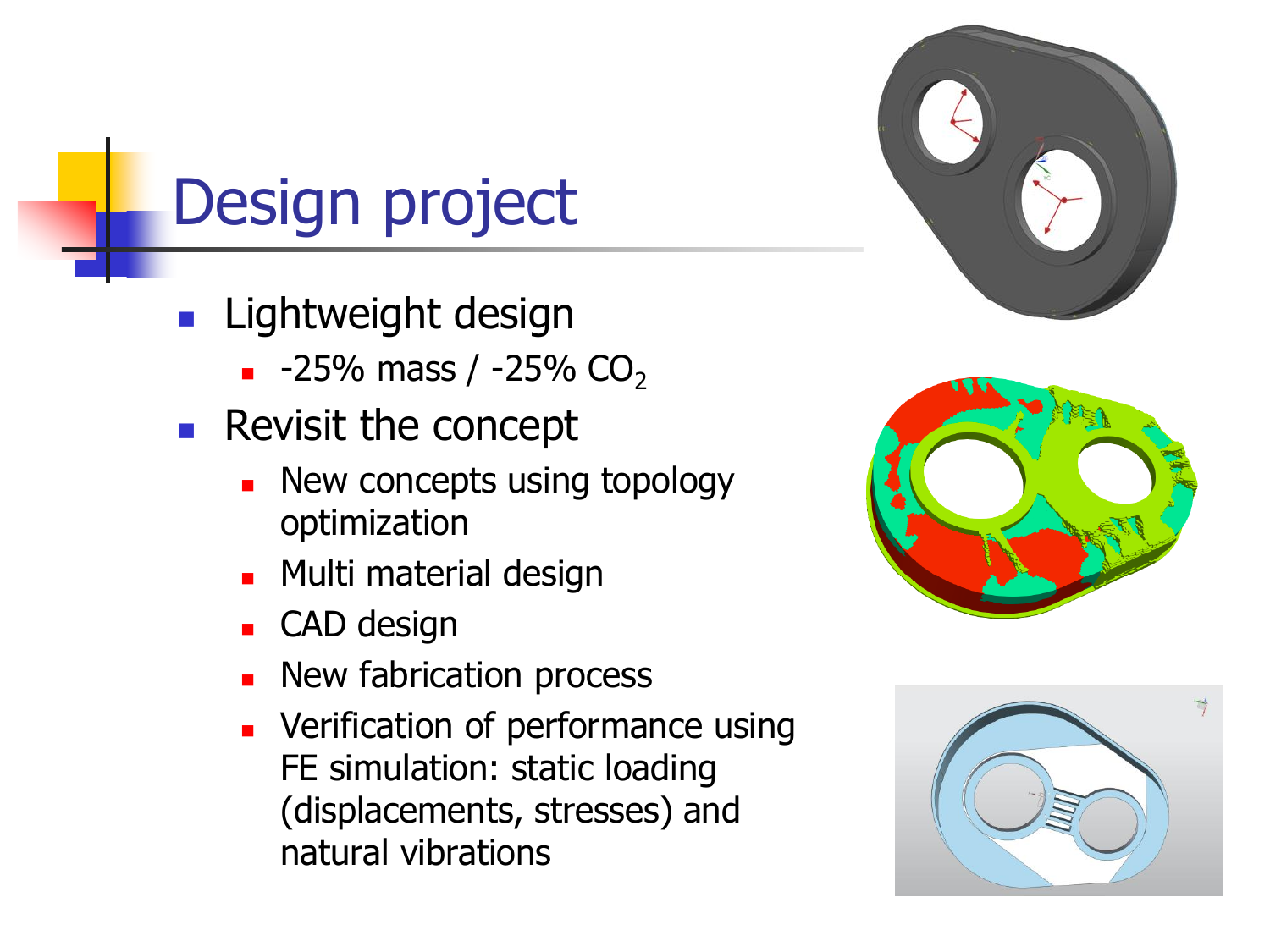#### Design project

- Phase 1: New concept using topology optimization
- Phase 2: Component design
	- New CAD model
	- Multimaterial solutions
	- **■** Function integration
- Phase 3: FEM validation
- Phase 4: LCA assessment





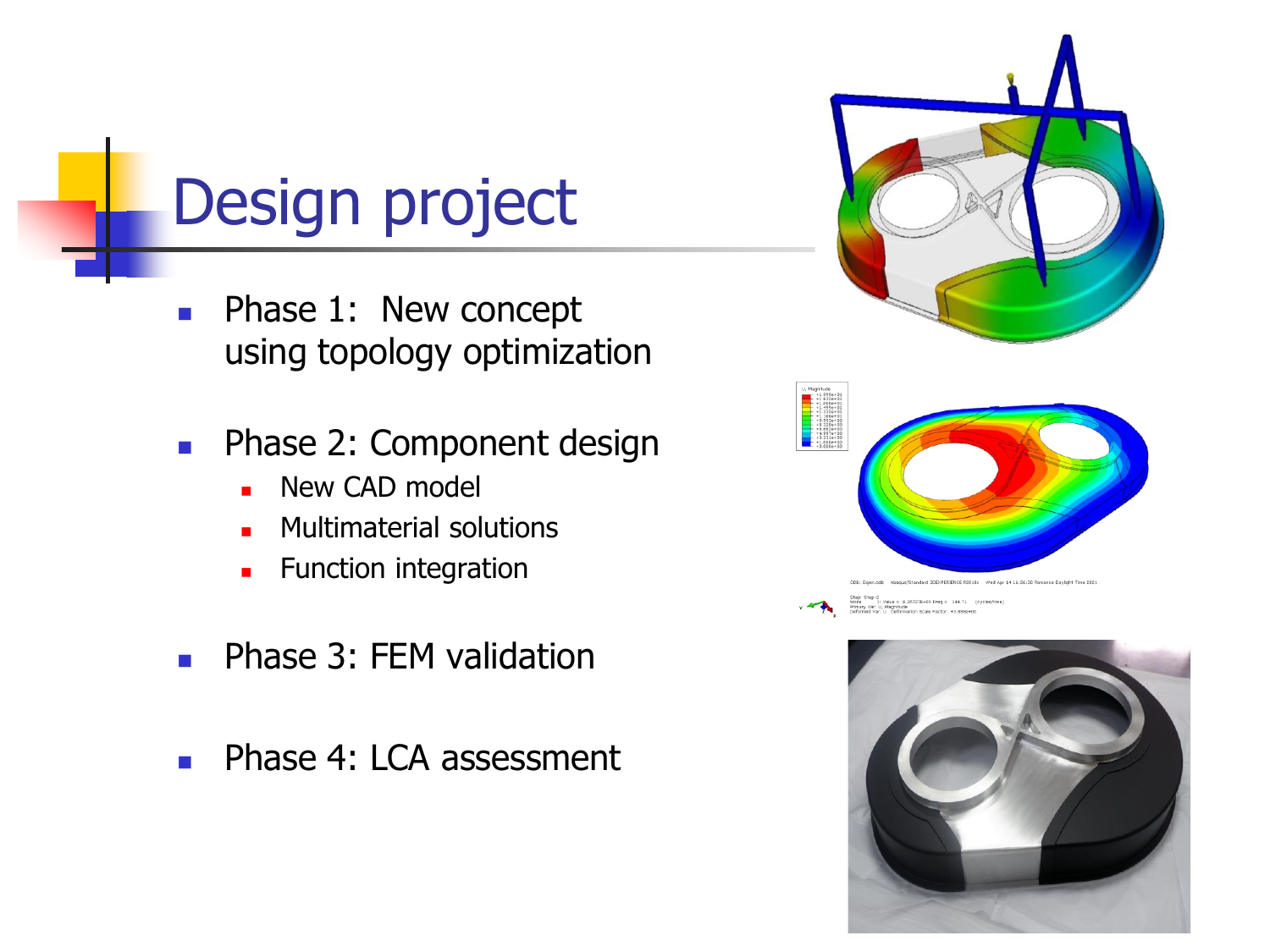## MECA0063: Agenda 2021-2022

| <b>Date</b> | <b>Cours</b>                       | <b>Cours</b>            |
|-------------|------------------------------------|-------------------------|
| 10/02       | General layout of vehicles         | Project presentation    |
| 17/02       | Structural design                  | Topology optimization   |
| 24/02       | Transmission 1 (Clutch, MT)        | Topology optimization   |
| 03/03       | Transmission 2 (AT, Differentials) |                         |
| 10/03       | Seminar lightweight design         | M. Belhabib (FORD)      |
| 17/03       | Suspension 1 (Design)              |                         |
| 24/03       | Suspension 2 (Technologies)        |                         |
| 31/03       | Suspension 3: antidive/antisquat   |                         |
| 08/04       | <b>Visit of JTEKT TORSEN</b>       | <b>EASTERN HOLLIDAY</b> |
| 14/04       | <b>EASTERN HOLLIDAY</b>            |                         |
| 21/04       | <b>Suspension 4: Elements</b>      |                         |
|             |                                    |                         |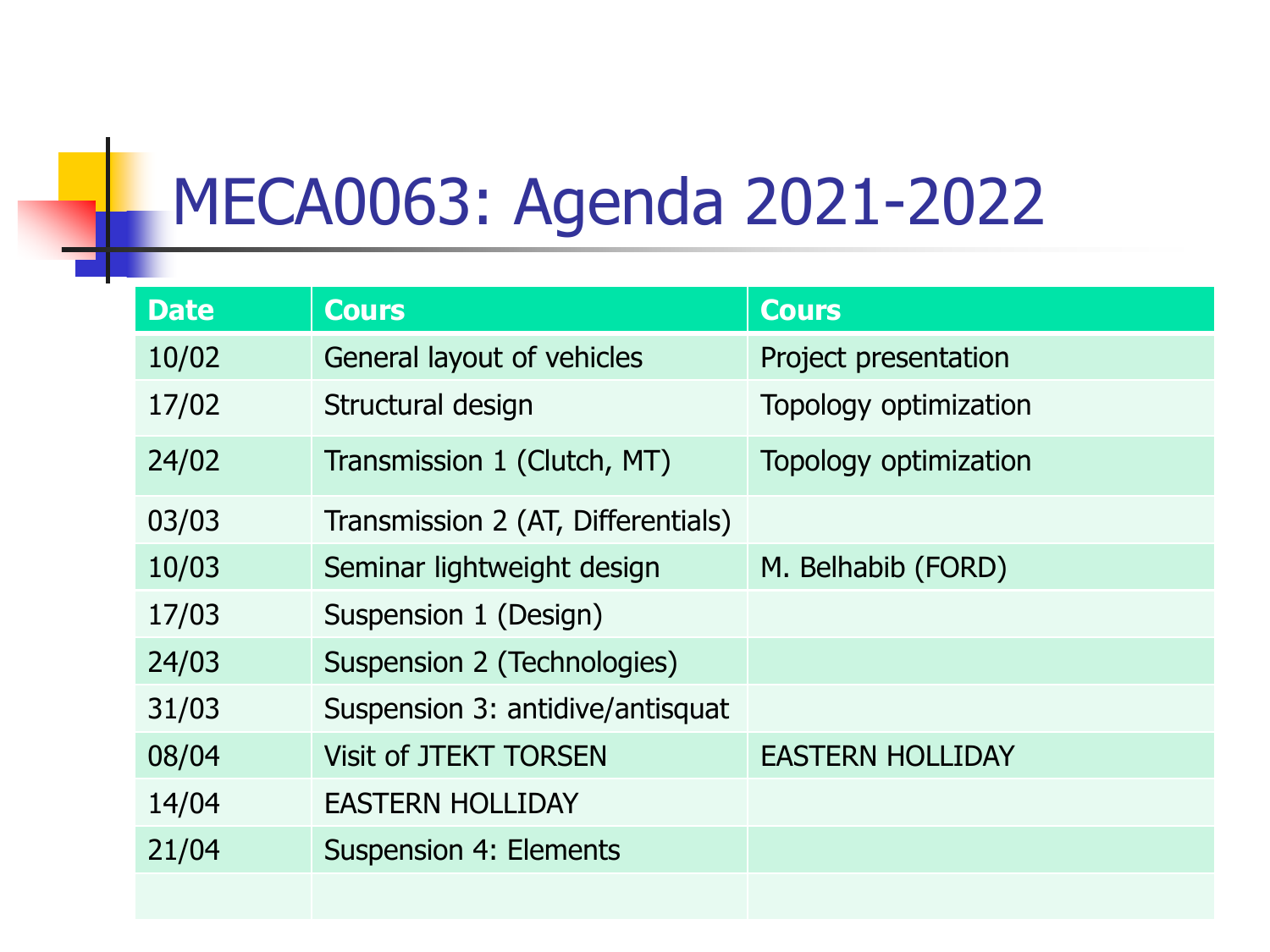# MECA0063: Agenda 2021-2022

a ka

| <b>Date</b> | <b>Cours</b>                          | <b>Cours</b>         |
|-------------|---------------------------------------|----------------------|
| 28/04       | Steering system                       |                      |
| 05/05       | <b>Braking system</b>                 |                      |
| 12/05       | Intro to active and passive<br>safety | <b>ABS</b>           |
| 19/05       | <b>Seminar ADAS</b>                   | F. Christen (FORD)   |
|             | Autonomous driving                    | S. Christiaens (FEV) |
|             |                                       |                      |
|             |                                       |                      |
|             |                                       |                      |
|             |                                       |                      |
|             |                                       |                      |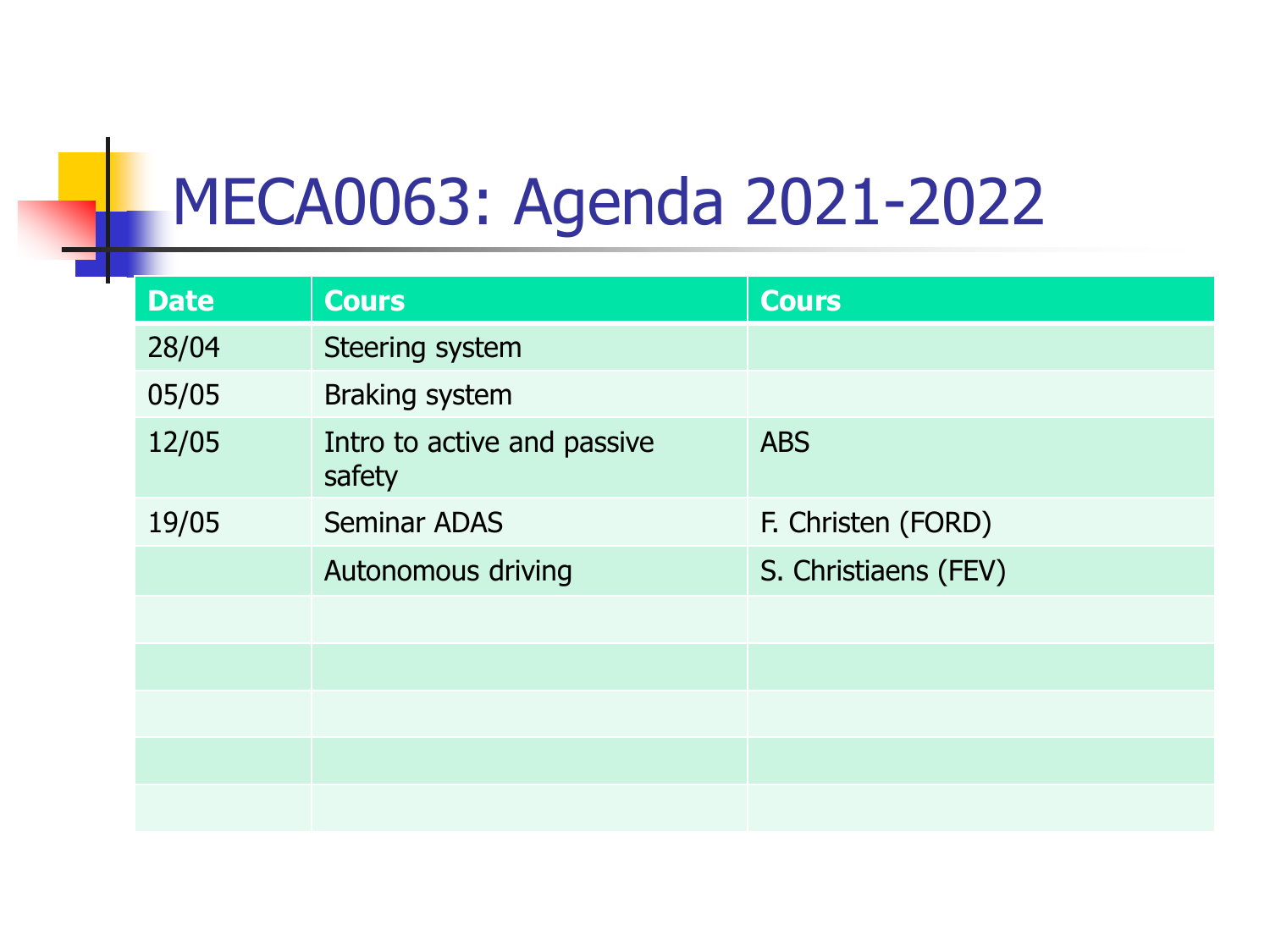#### Lectures and supervised work

- Lecture: in hybrid mode
	- In presence (preferred option)
	- Visio via TEAMS
		- https://teams.microsoft.com/l/meetupjoin/19:BYN5V2vT5NrLFjbXuQFRXUwNMLf5uqSyvve3XICcpR41 [@thread.tacv2/1644440938267?context=%7B%22Tid%22:%2](https://teams.microsoft.com/l/meetup-join/19:BYN5V2vT5NrLFjbXuQFRXUwNMLf5uqSyvve3XICcpR41@thread.tacv2/1644440938267?context=%7B%22Tid%22:%2262e13b84-1960-4562-8c7f-72472951da8f%22,%22Oid%22:%222f7aee6f-3e07-4a26-b9e9-7049d03e9eaf%22%7D) 262e13b84-1960-4562-8c7f-72472951da8f%22,%22Oid%22:%222f7aee6f-3e07-4a26 b9e9-7049d03e9eaf%22%7D
		- $\blacksquare$  + recording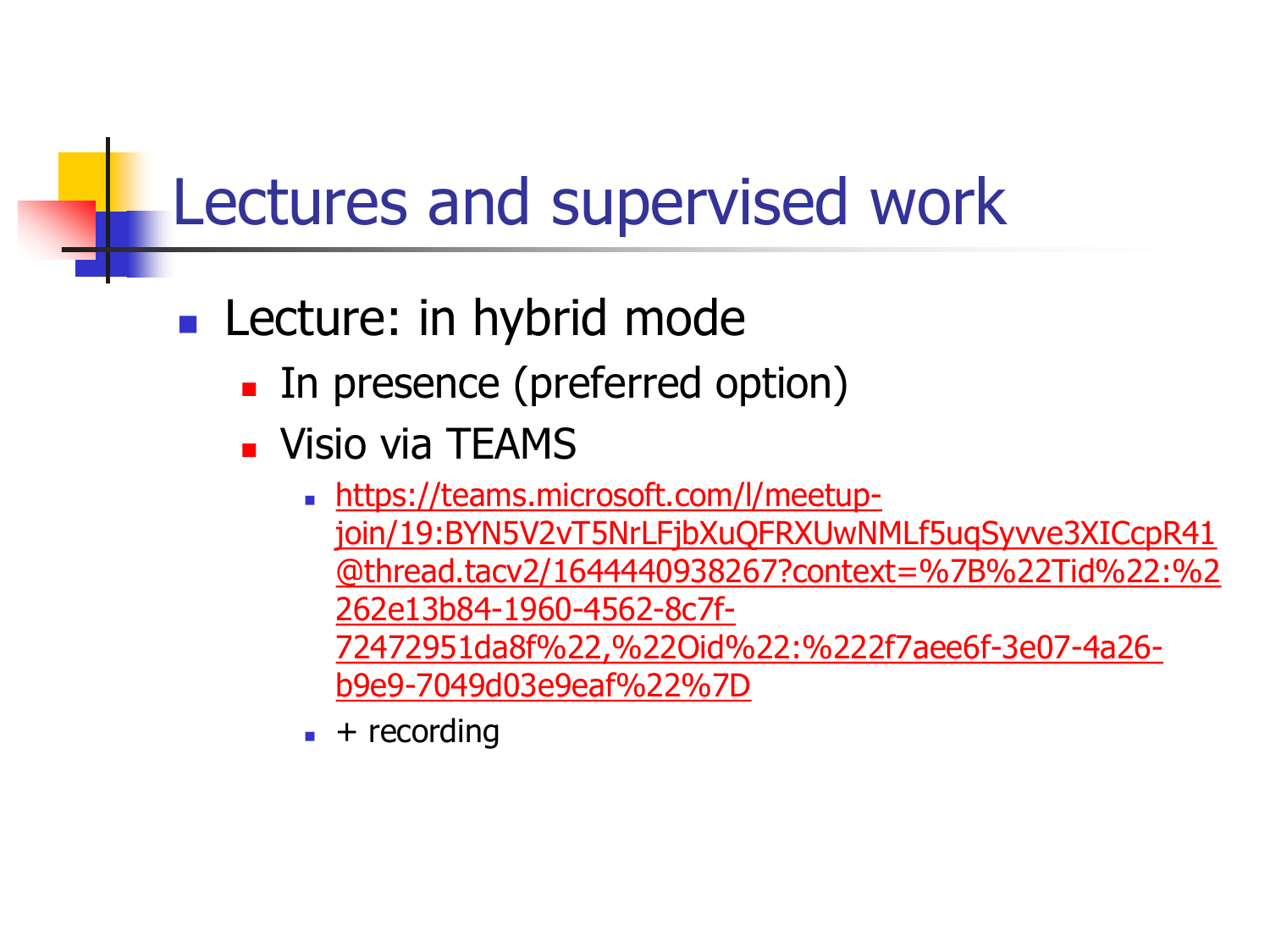

■ Copies of the slides

- **Web site [www.ingveh.ulg.ac.be](http://www.ingveh.ulg.ac.be/)** 
	- $\rightarrow$  Cours  $\rightarrow$  MECA0063
- TEAMS
	- Notes de cours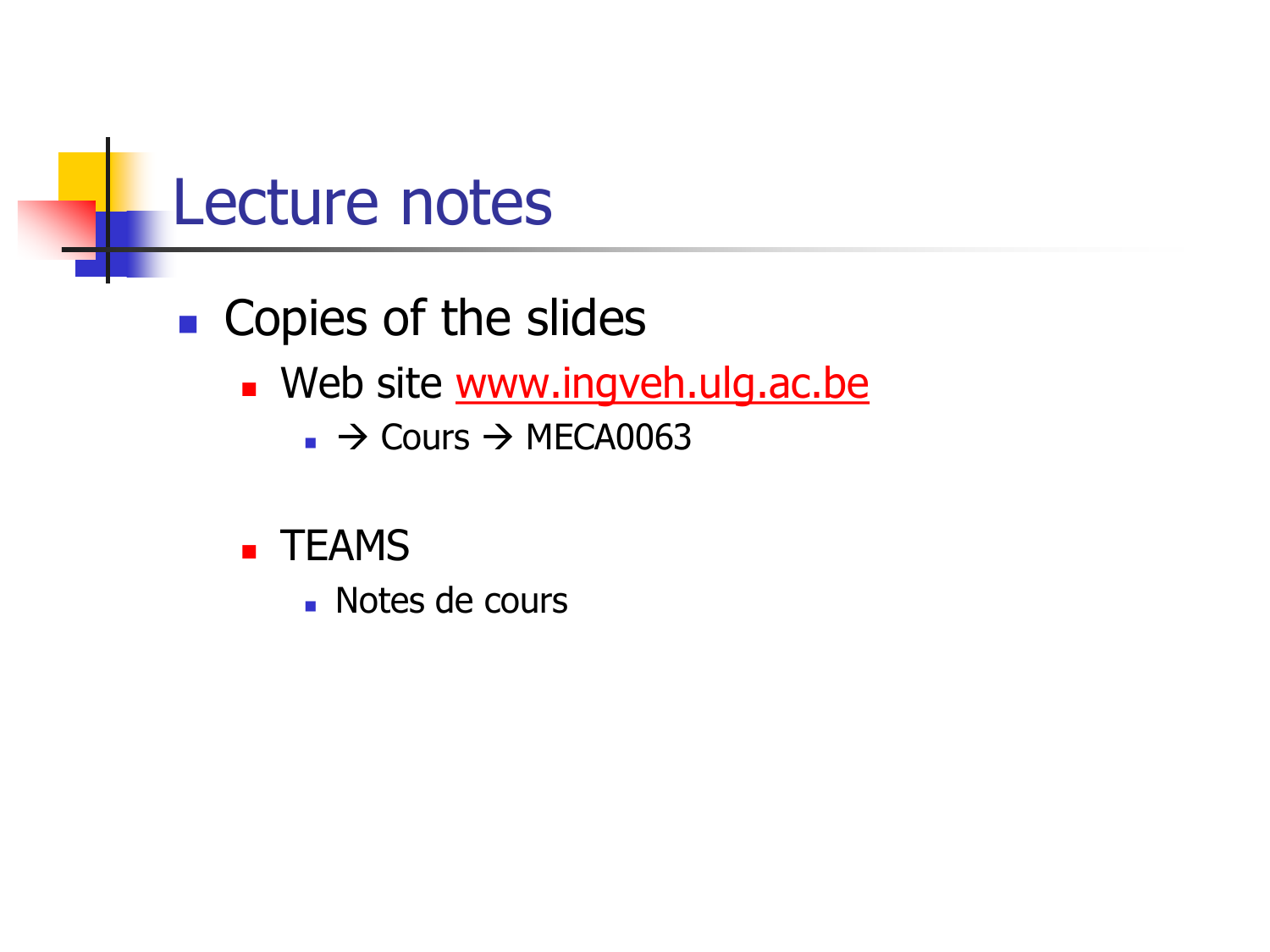#### Exams and evaluation

- Design project (40%)
	- $\blacksquare$  Reports (milestones  $+$  final report)
	- $\blacksquare$  Defense (15 minutes presentation  $+$  15 minutes discussion)
- Oral exam  $\rightarrow$  theory (60%)
	- 1 question with preparation with open books
	- Series of sub questions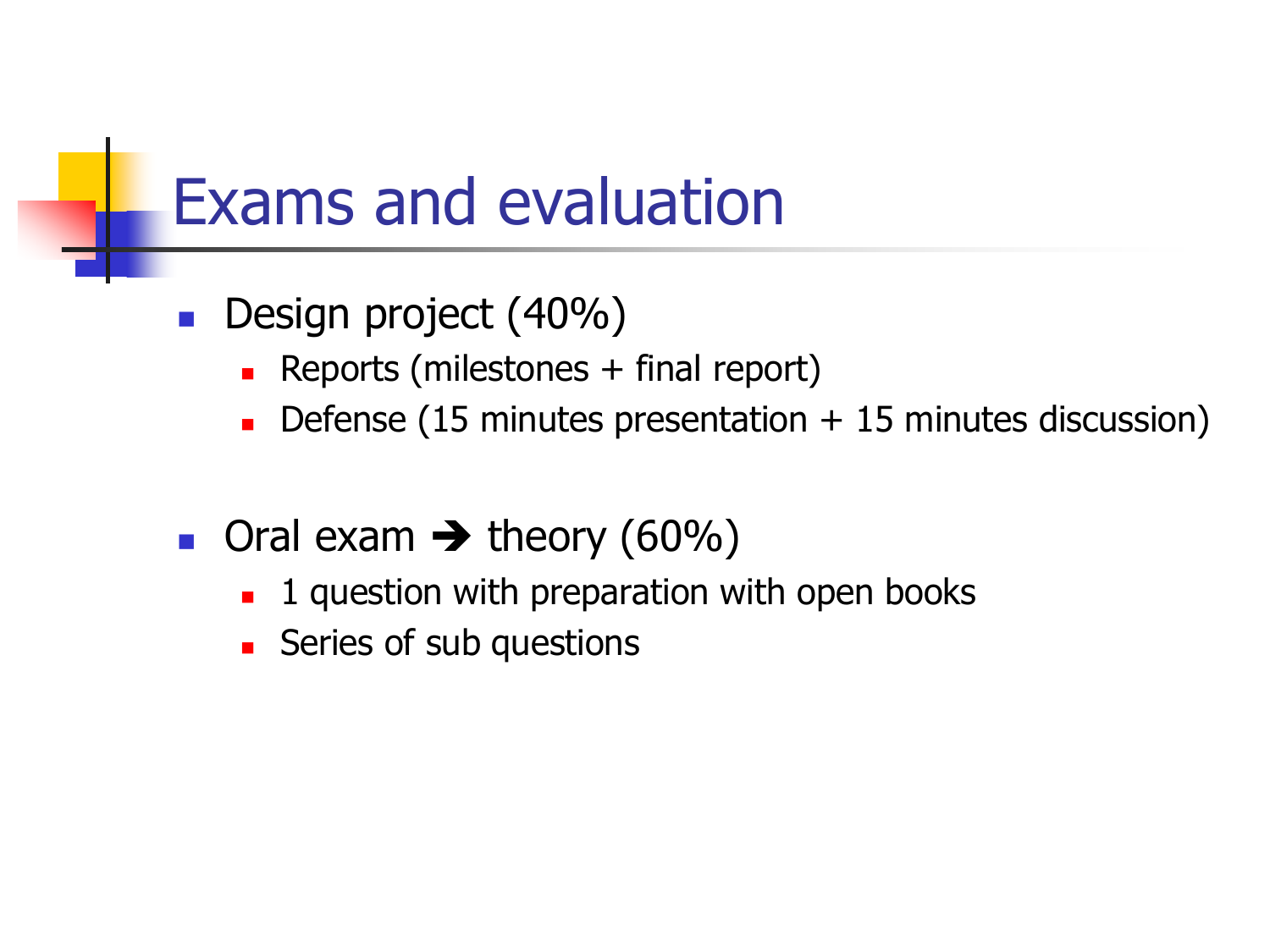#### Recommended references

- R. Bosch. « Automotive Handbook ». 5th edition. 2002. Society of Automotive Engineers (SAE)
- G. Genta & L. Morello. "The automotive chassis. Volume 1 Components design. Springer 2009.
- J. Happian Smith. « An introduction to modern vehicle design ». Butterworth Heinemann 2002.
- H. Heisler. « Vehicle and Engine Technology ». 2nd edition. SAE, 1999.
- W. Milliken & D. Milliken. « Race Car Vehicle Dynamics », 1995, Society of Automotive Engineers (SAE)
- H. Naunheimer, B. Bertsche, J. Ryborz, W. Novak. "Automotive transmissions. Fundamentals, selection, design, and application. 2nd edition, Springer, 2011.
- J. Reimpell, H. Stoll, J. Betzler. « The automotive chassis: engineering principles ». 2nd edition. 2001, SAE.